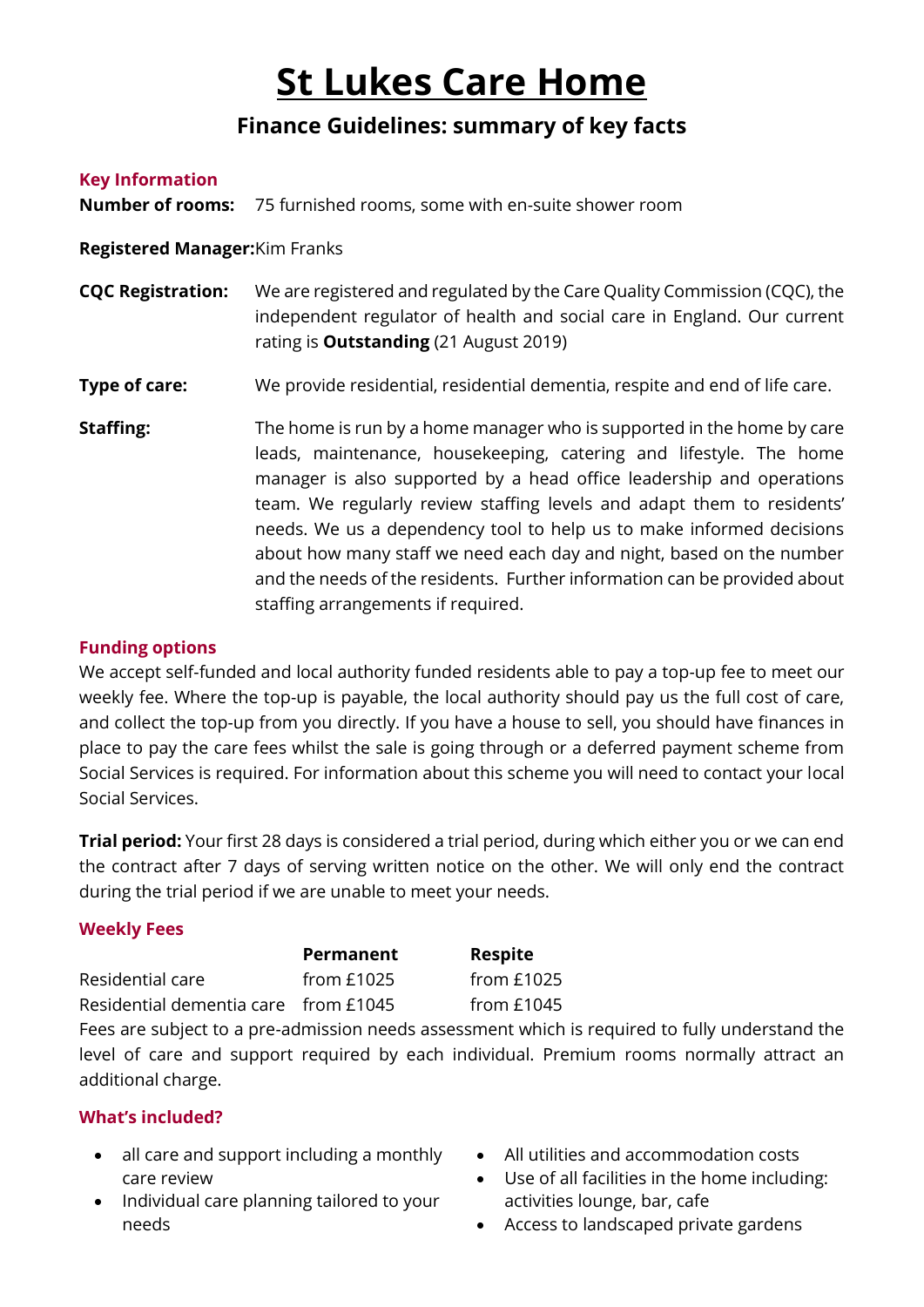- All dining, snacks and drinks, freshly prepared every day
- Activities and lifestyle programme
- Housekeeping and laundry services
- WiFi internet access in communal areas

# **Requirements for admission**

Before admission we will ask you to provide the following information:

- Confirmation of who has authority to pay the fees
- Complete a B&M Care Financial Questionnaire
- Contract signed by the person who has authority to pay the fees
- Copy of the 'Registration of Lasting Power of Attorney for Property and Financial Affairs'(LPA) if appropriate
- If an LPA is not in place at time of admission, we will require written commitment from the NOK, stating that they will pay the fees until LAP has been registered. Note that there can be a 20 week wait to register LPA visit: [www.gov.uk/power-of-attorney](http://www.gov.uk/power-of-attorney)
- Self-funding residents should be able to provide evidence that they have sufficient capital assets, to cover their fees.

# **Payment of Fees**

4 weeks deposit in advance will be required on admission. Fees are due one month in advance of the  $1<sup>st</sup>$  day of the month. Fees should be paid by direct debit. Card payments can be made by the card holder, or a person who has LPA on the account, and can be made via Head Office. There is no charge for card payments.

# **Changes in fees**

To cover inflation and other predictable cost increases, your fees will be reviewed in April each year. The only other increases payable will be if you choose to move to a more expensive room, or if, upon assessment/care review, your care needs have changed, in which case we will discuss any changes to fees with you.

# **Funding status changes**

If during your stay your funding status changes and you are unable to meet the fee levels for your room we may ask you to move to a less expensive room if one is available. We will not terminate your residency unless we can no longer meet your care needs.

# **When funds become depleted**

When a person's funds are reaching the threshold of £23,250 it is the NOK's responsibility to notify the home manager. If you have any concerns about funding you could take specialist financial advices as there may be options that you are unaware of. The following providers have no commercial link with B&M Care and anything you discuss with them will be in complete confidence:-

- [www.eldercaregroup.co.uk](http://www.eldercaregroup.co.uk/) can send you a free 'Paying for Care Guide'
- [www.symponia.co.uk](http://www.symponia.co.uk/) can send you a free 'Care Fees Planning Handbook'
- [www.ageuk.org.uk](http://www.ageuk.org.uk/) offer free advice on paying for care including applying for social care funding

# **There are more detailed points in the contract. Please ask the home manager for clarification of any points included in the contract.**